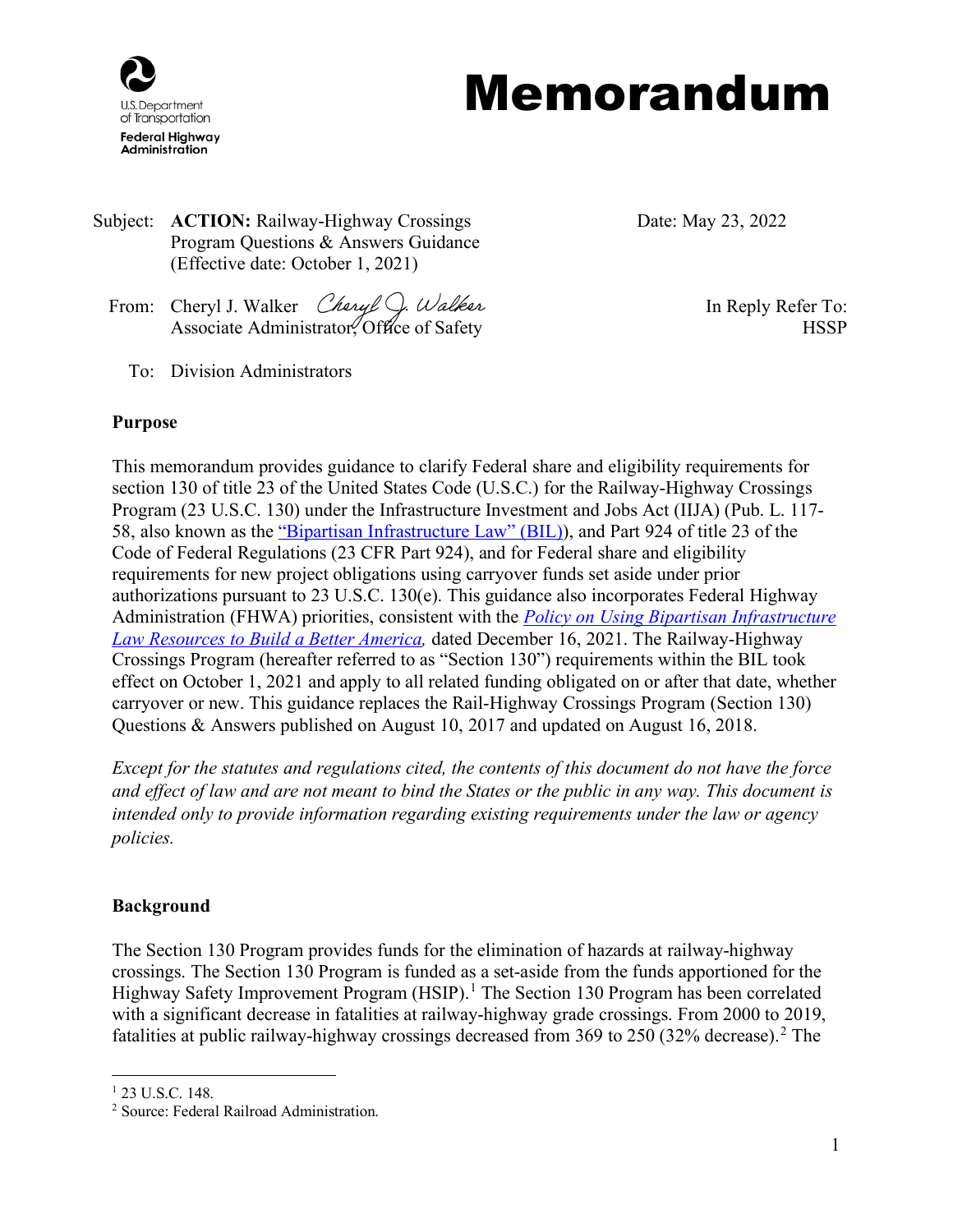

overall reductions in fatalities come despite an increase in the vehicle miles traveled on roadways and an increase in the passenger and freight traffic on the railways.

#### **Summary of Guidance**

The guidance answers frequently asked questions from rail crossing safety stakeholders regarding Federal share and general eligibility activities.

## **Federal Share**

1. *Q: What is the Federal Share of rail-highway crossing projects?*

**A:** Under 23 U.S.C. 130(f)(3), the Federal Share of all rail-highway crossing projects authorized after October 1, 2021 using Section 130 set-aside funds is 100 percent. For new obligations entered into after October 1, 2021 using carryover funds set aside under prior authorizations pursuant to Section 130, the Federal share is 100 percent. Existing project authorizations must retain the Federal share requirement as authorized. Those projects cannot be modified to reflect a higher Federal share except shortly before or after contract award (23 CFR 630.106(f)). Rail-highway crossing projects funded with other Federal-aid funding sources, such as HSIP funds, may qualify for increased Federal Share up to 100 percent for projects under 23 U.S.C.  $120(c)(1)$ .

# 2. *Q: Can the non-Federal share for a project using funding set aside under 23 U.S.C. 130 for rail-highway grade crossing projects be increased, resulting in a decrease in the Federal share, to below 100 percent?*

**A**: Yes. 23 U.S.C. 120(h) allows a State to contribute an amount in excess of the non-Federal share of a project under title 23, U.S.C. so as to decrease the Federal share payable on such project.

# 3. *Q: How should existing projects already authorized using toll credits be reflected in FHWA's Financial Management Information System (FMIS)?*

**A:** Existing Section 130 set-aside projects already authorized using toll credits should be authorized showing the applicable Federal prorate share. The total Section 130 set-aside funds on such projects may effectively account for 100 percent of the project with the credits appropriately recorded, but the maximum allowable share should always be recorded to ensure any adjustments take into account this limitation and appropriate credits are also applied to the project. It has been noted some State financial systems cannot follow this recording method and must show 100 percent with the toll credits to facilitate proper billing. Existing project authorizations must retain the Federal share requirement as authorized. Those projects cannot be modified to reflect a higher Federal share except shortly before or after contract award (23 CFR 630.106(f)).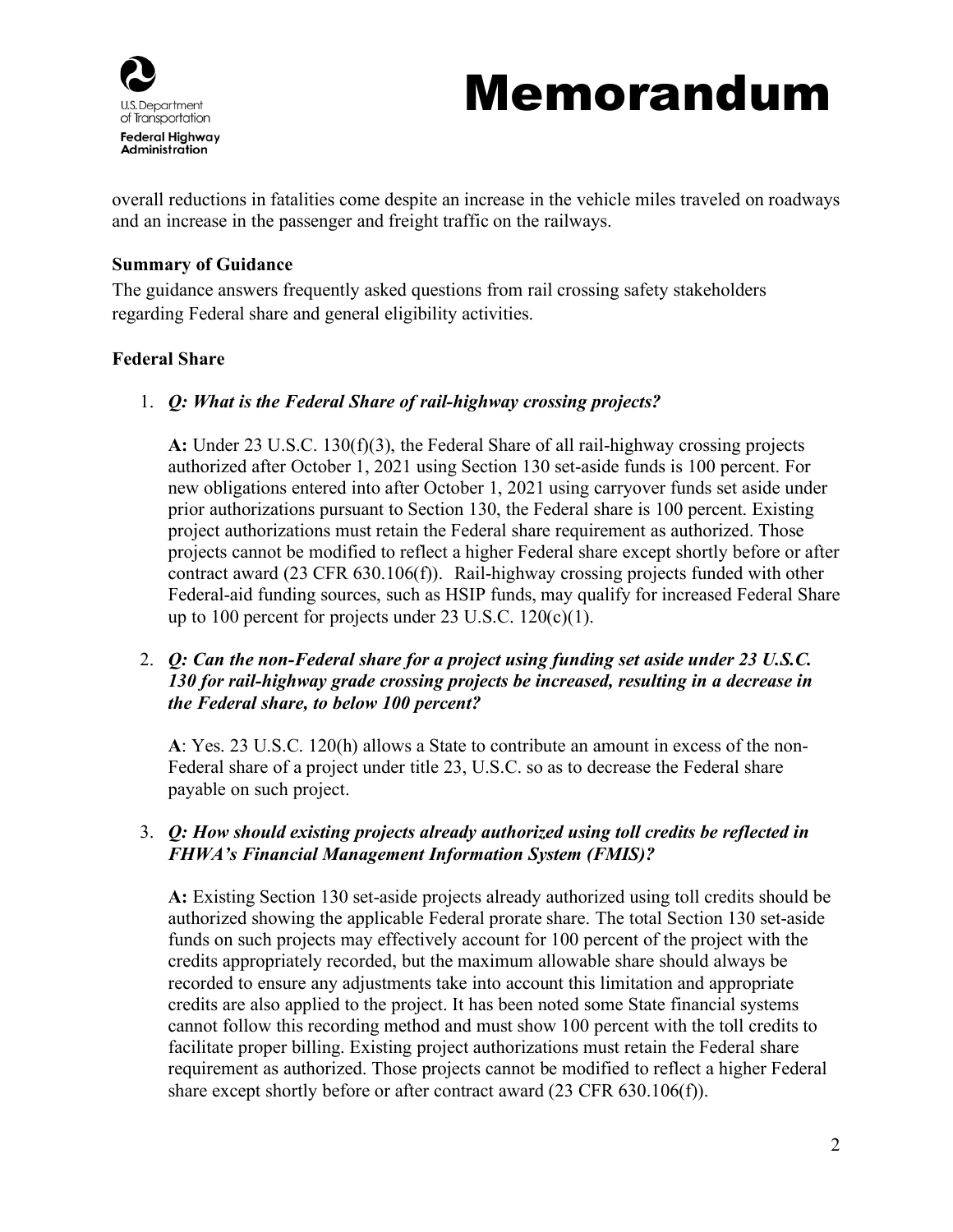

# 4. *Q: Can Section 130 set-aside funds be used as the local match required under 23 U.S.C. 130(h)?*

**A:** Yes. Under 23 U.S.C. 130(h), if a State law allows State funds to be used for a railroad-highway crossing project where a local match is required, Section 130 set-aside funds may be used for the local match required by State law.

# **General Eligibility**

## 5. *Q: Are blocked crossings eligible for Section 130 funds?*

**A:** Yes. 23 U.S.C. 130(a) states that funds apportioned in accordance with 23 U.S.C. 104 may be used for "projects at grade crossings to eliminate hazards posed by blocked grade crossings due to idling trains".

## 6. *Q: Can Section 130 funds be used to develop a State Highway-Rail Grade Crossing Action Plan?*

**A:** Yes. Section 11401(c) of the FAST Act, as amended by the BIL, allows for Section 130 funds to be made available "to provide States with funds to develop a State highwayrail grade crossing action plan… or to update a State action plan."

## 7. *Q: Can Section 130 funds be used to reduce trespassing at grade crossings?*

**A:** Yes. 23 U.S.C. 130(e)(1)(B), as amended by the BIL, allows for States to use Section 130 funds "for projects to reduce pedestrian fatalities and injuries from trespassing at grade crossings." The project must be at a public rail-highway crossing or public rail crossing at a pedestrian pathway  $(23 \text{ CFR } 924.9(a)(4)(ii))$ . For more information on trespassing, please visit the FRA website at [Highway-Rail Grade Crossing Safety and](https://railroads.dot.gov/highway-rail-crossing-and-trespasser-programs/railroad-crossing-safety-trespass)  [Trespass Prevention | FRA \(dot.gov\).](https://railroads.dot.gov/highway-rail-crossing-and-trespasser-programs/railroad-crossing-safety-trespass)

## 8. *Q: Does the 8 percent limit for compilation and analysis of data in support of Rail-Highway Crossings Program annual reports apply to the development of State Highway-Rail Grade Crossing Action Plans?*

**A:** No. Section 130 funds used to develop or update a State action plan are not restricted to the 8 percent of funds under 23 U.S.C. 130(k) for compilation and analysis of data in support of Rail-Highway Crossings Program Annual Reports.

## 9. *Q: What are the requirements for State Action Plans?*

**A:** Section 11401 of the FAST Act required the Administrator of the Federal Railroad Administration (FRA) to develop requirements for State Highway-Rail Grade Crossing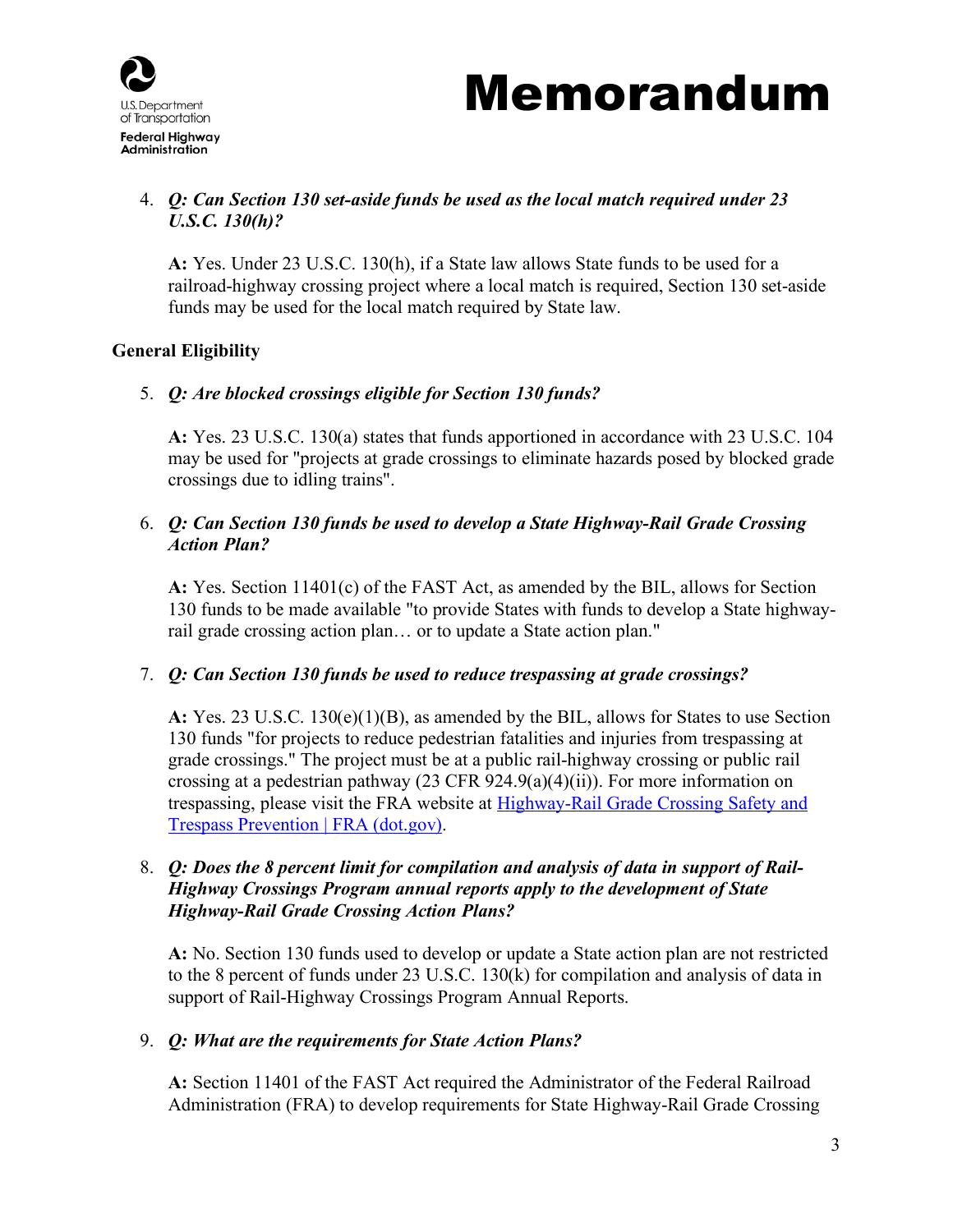



Action Plans. Information about State Highway-Rail Grade Crossing Action Plans, including a link to FRA's final rule on State Highway-Rail Grade Crossing Action Plans, can be found at the following website: [https://railroads.dot.gov/sap.](https://railroads.dot.gov/sap) The FHWA and FRA also developed a Highway-Railway Grade Crossing Action Plan and Project Prioritization Noteworthy Practices document that can be downloaded from the FHWA Office of Safety Rail-Highway Crossings Program web page at: [https://safety.fhwa.dot.gov/hsip/xings/.](https://safety.fhwa.dot.gov/hsip/xings/)

#### 10. *Q: Are crossing surface improvements eligible for Section 130 set-aside funds?*

**A:** Yes. Crossing surface improvements are an eligible activity for Federal-aid funds if they are identified as a project for the elimination of hazards of railway-highway crossings as part of the State's data-driven project selection and prioritization processes under 23 CFR 924.9(a)(4)(ii).

#### 11. *Q: How are Section 130 set-aside funds distributed to the States?*

**A:** Funds are apportioned by formula to States each year in accordance with 23 U.S.C. 130(f). Per 23 U.S.C. 130(e)(1), funds are set aside from the HSIP for the elimination of hazards, the installation of protective devices at railway-highway crossings, the replacement of functionally obsolete warning devices, and for projects to reduce pedestrian fatalities and injuries from trespassing at grade crossings.

#### 12. *Q: How are Section 130 funds used within a State?*

**A:** Section 130 is a Federally-funded, State-administered program. In accordance with 23 CFR  $924.9(a)(4)(ii)$ , States shall use State-specific, data-driven processes for managing their Rail-Highway Crossings Program that (A) consider the relative risk of public railway-highway grade crossings based on a hazard index formula, (B) include onsite inspection, and (C) emphasize standard signing and markings at all public crossings. States may utilize various processes to select and prioritize projects.

#### 13. *Q: Does FHWA award Section 130 set-aside funds under a competitive award process?*

**A:** No. Because Section 130 set-aside funds are distributed by formula pursuant to 23 U.S.C. 130(f), FHWA does not award Section 130 set-aside funds under a competitive award process.

## 14. *Q: Does the BIL remove the requirement that at least half of the funds set aside for the Section 130 program must be for the installation of protective devices at railwayhighway crossings?*